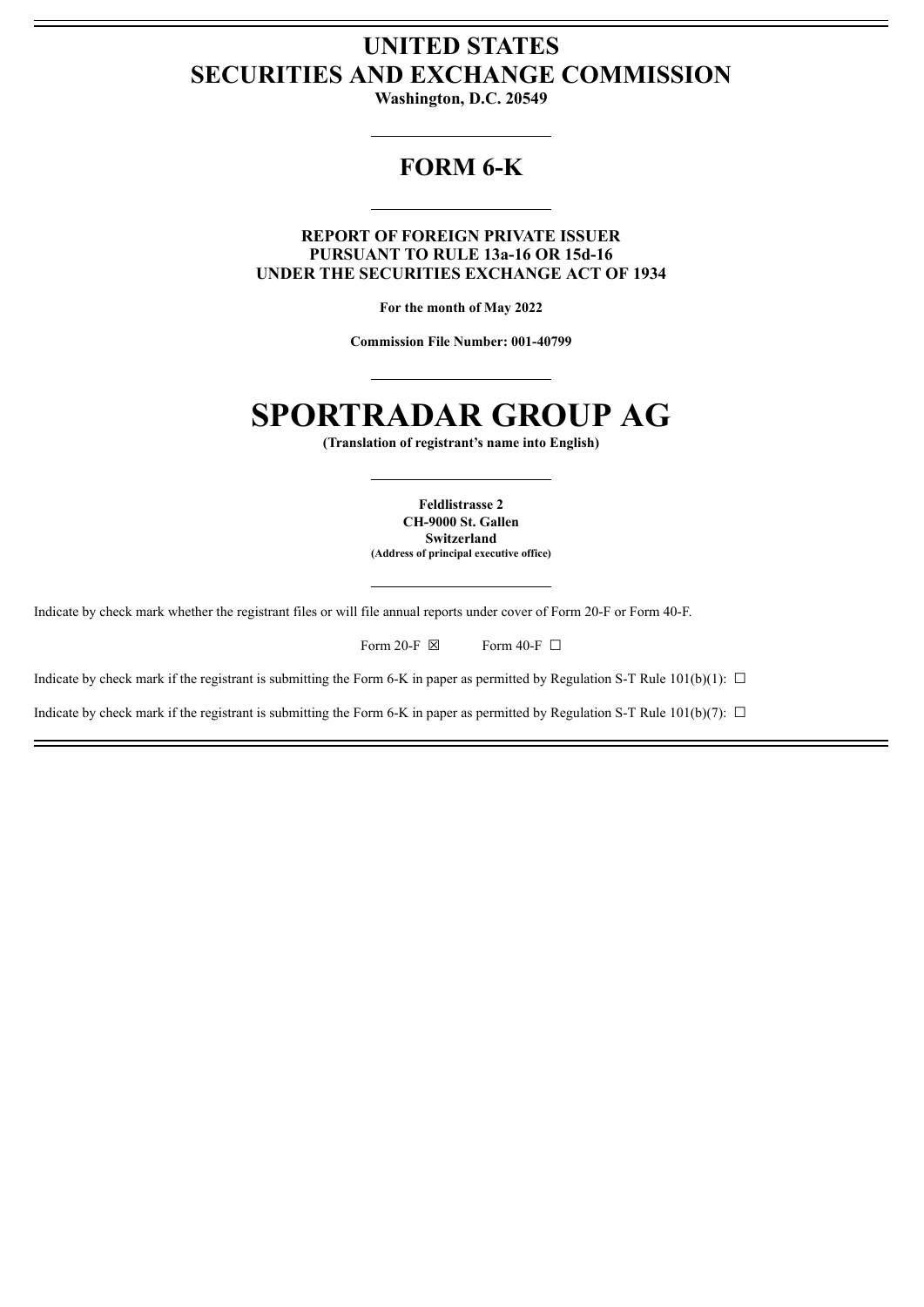### **EXPLANATORY NOTE**

On May 18, 2022, Sportradar Group AG (the "Company") issued a press release titled "Sportradar Reports Strong Growth in First Quarter 2022."

A copy of the press release is furnished as Exhibit 99.1 herewith.

The IFRS financial information contained in the (i) consolidated statements of profit or loss and other comprehensive income, (ii) consolidated statements of financial position, and (iii) consolidated statements of cash flows included in the press release attached as Exhibit 99.1 hereto is hereby incorporated by reference into the Company's Registration Statement on Form S-8 (File No. 333-259885).

**Exhibit Description** 99.1 Press Release of [Sportradar](#page-3-0) Group AG, dated May 18, 2022.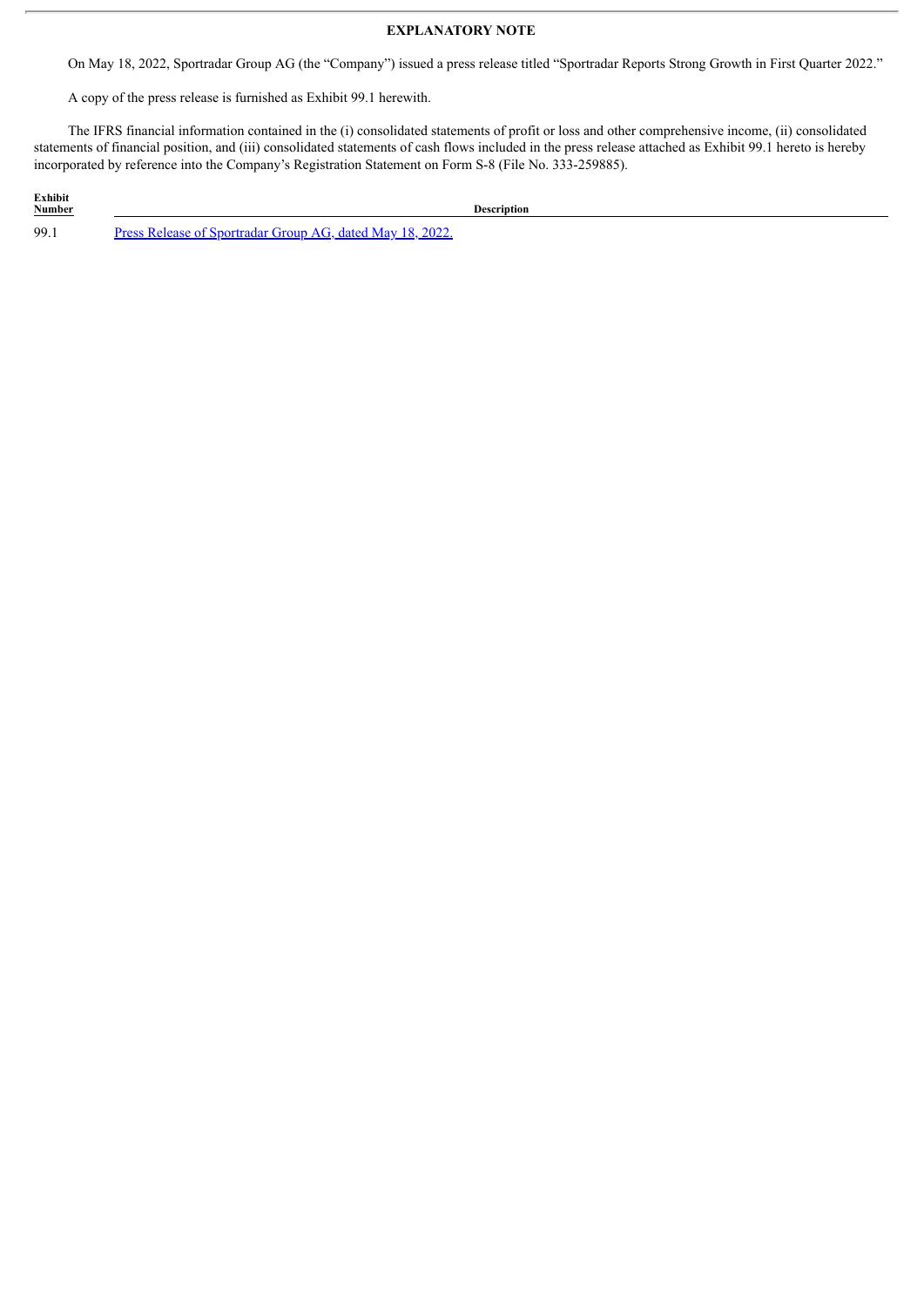#### **SIGNATURES**

Pursuant to the requirements of the Securities Exchange Act of 1934, as amended, the registrant has duly caused this report to be signed on its behalf by the undersigned, thereunto duly authorized.

Date: May 18, 2022

## **SPORTRADAR GROUP AG**

By: /s/ Alex Gersh

Name: Alex Gersh Title: Chief Financial Officer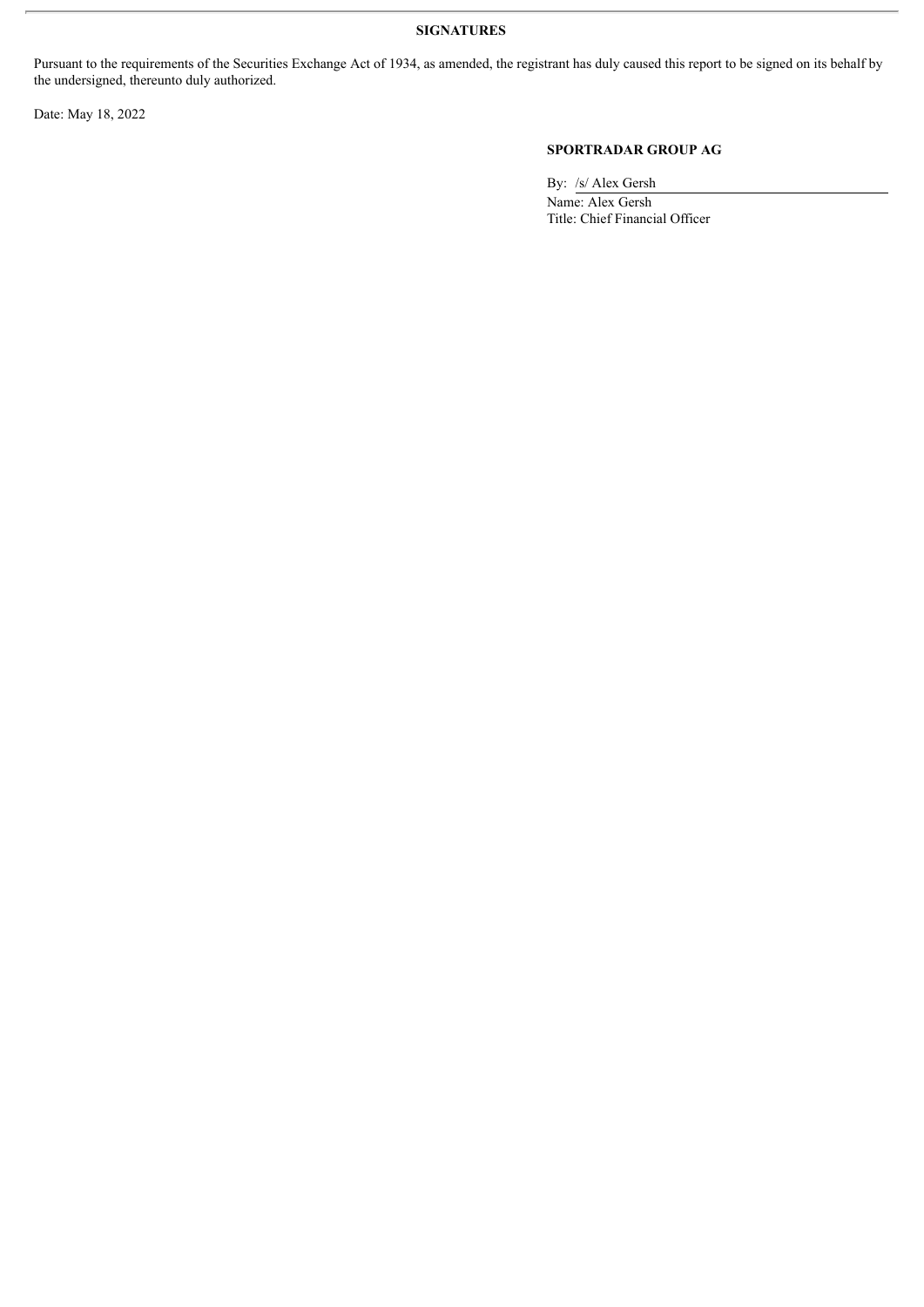<span id="page-3-0"></span>

#### **SPORTRADAR REPORTS STRONG GROWTH IN FIRST QUARTER 2022**

*Overall revenue increased 31%; U.S. revenue increased 124% year over year Company reiterated annual outlook for fiscal 2022 projecting strong annual revenue growth of 18% to 25%*

ST. GALLEN, Switzerland, May 18, 2022 – Sportradar Group AG (NASDAQ: SRAD) ("Sportradar" or the "Company"), the leading global technology company enabling next generation engagement in sports, and the number one provider of business-to-business solutions to the global sports betting industry, today announced financial results for its first quarter ended March 31, 2022.

#### **First Quarter 2022 Highlights**

- Revenue in the first quarter of 2022 increased 31% to €167.9 million (\$186.4 million)1 compared with the first quarter of 2021, driven by strong growth across all business segments. In particular, the U.S. segment revenue grew by 124% to €25.7 million (\$28.5 million) compared with the first quarter of 2021.
- Adjusted EBITDA<sup>2</sup> in the first quarter of 2022 decreased 5% to  $\epsilon$ 26.7 million (\$29.6 million)<sup>1</sup> compared with the first quarter of 2021 primarily due to higher costs associated with being a public company as well as reversal of certain temporary COVID-19 related cost savings versus the first quarter of 2021.
- Adjusted EBITDA margin2 was 16% in the first quarter of 2022, compared with 22% over the prior year period.
- Adjusted Free Cash Flow2 in the first quarter of 2022 increased by 100% to  $E12.9$  million, compared with the prior year period. The resulting free cash flow conversion2 was 48% in the quarter.
- Strong Net Retention Rate2, based on the last twelve months, increased to 121% at the end of the first quarter of 2022 compared with 107% the same period in 2021 highlighting the continued success of the Company's cross-sell and upsell strategy across its global customer base.
- Cash and cash equivalents totaled  $\epsilon$ 715.5 million as of March 31, 2022. Total liquidity available for use at March 31, 2022, including undrawn credit facilities was €825.5 million.
- The Company reiterated its previously provided annual outlook for full-year 2022 for revenue and Adjusted EBITDA2. Please see the "Annual Financial Outlook" section of this press release for further details.

| <b>Key Financial Measures</b><br>In millions, in Euros $\epsilon$ | Q1<br>2022 | Q1<br>2021 | Change<br>$\%$ |
|-------------------------------------------------------------------|------------|------------|----------------|
| Revenue                                                           | 167.9      | 128.5      | 31%            |
| Adjusted EBITDA <sup>2</sup>                                      | 26.7       | 28.2       | (5%)           |
| Adjusted EBITDA margin <sup>2</sup>                               | 16%        | 22%        |                |
| Adjusted Free Cash Flow2                                          | 12.9       | 6.5        | 100%           |
| Free Cash Flow Conversion <sup>2</sup>                            | 48%        | 23%        |                |

<sup>1</sup> For the convenience of the reader, we have translated Euros amounts in the tables below at the noon buying rate of the Federal Reserve Bank of New York on March 31, 2022, which was  $\epsilon$ 1.00 to \$1.11.

2 Non-IFRS financial measure; see "Non-IFRS Financial Measures and Operating Metrics" and accompanying tables for further explanations and reconciliations of non-IFRS measures to IFRS measures.

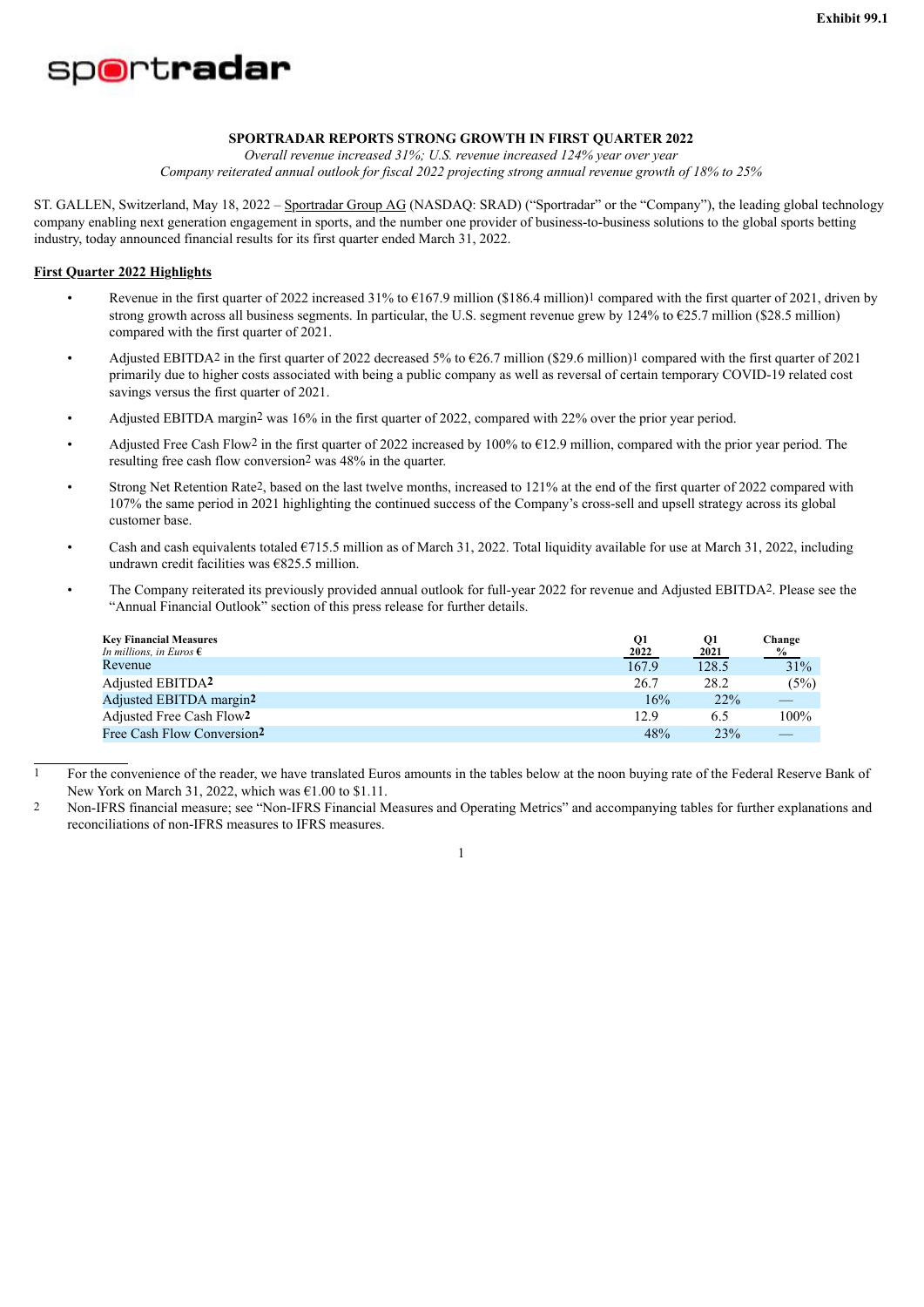Carsten Koerl, Chief Executive Officer of Sportradar said: "Our fiscal 2022 is off to a fast start, with core, high-margin betting products driving growth around the world. Our U.S. business continues its tremendous growth story as more states legalize and sports betting becomes live, mainstream entertainment. As the market leader, our technology and data-driven insights continue to transform the converging media, entertainment and sports industries and fuel our consistent and long-term profitable growth story."

#### **Segment Information**

#### **RoW Betting**

- Segment revenue in the first quarter of 2022 increased by 25% to €86.7 million compared with the first quarter of 2021. This growth was driven primarily by increased sales of our higher value-add offerings including Managed Betting Services (MBS) which increased 51% to €26.4 million and Live Data/ Odds Services, which increased 16% to €46.8 million. MBS growth is attributable to increased turnover<sup>3</sup> and Live Data/ Odds Services grew as a result of upselling content to existing customers. MBS includes Managed Trading Services (MTS) and Managed Platform Services (MPS). Additionally, increased content sales from the Synergy acquisition contributed to the growth.
- Segment Adjusted EBITDA2 in the first quarter of 2022 increased by 13% to €44.6 million compared with the first quarter of 2021. Segment Adjusted EBITDA margin2 decreased to 51% from 57% in the first quarter of 2021 driven by temporary savings in sport rights and scouting costs in the prior year related to the COVID-19 pandemic as well as acquisition of new sport rights.

#### **RoW Audiovisual (AV)**

- Segment revenue increased in the first quarter of 2022 by 17% to €45.9 million compared with the first quarter of 2021. This growth was primarily a result of increased content from Tennis Australia and the National Hockey League (NHL) as well as upselling content from the Synergy acquisition.
- Segment Adjusted EBITDA2 in the first quarter of 2022 was flat at €8.9 million compared with the first quarter of 2021. Segment Adjusted EBITDA margin<sup>2</sup> decreased to 19% from 23% compared with the first quarter of 2021 primarily due to higher sports rights costs driven by the easing of the COVID-19 pandemic versus prior year, and acquisition of new sports rights.

#### **United States**

- Segment revenue in the first quarter of 2022 increased by 124% to  $\epsilon$ 25.7 million compared with the first quarter of 2021. This growth was driven by increased sales of U.S. Betting services primarily as a result of new states legalizing betting. We also experienced growth from increased sales to media companies and a positive impact from the acquisition of Synergy Sports.
- Segment Adjusted EBITDA<sup>2</sup> in the first quarter of 2022 was ( $66.4$ ) million compared with the first quarter of 2021 of ( $63.6$ ) million, primarily due to increased investment in the Company's league and team solutions focused business. Segment Adjusted EBITDA margin2 improved to (25%) from (32%) compared with the first quarter of 2021 reflecting an improvement in the U.S. segment operating leverage.

<sup>3</sup> Turnover is the total amount of stakes placed and accepted in betting.



<sup>2</sup> Non-IFRS financial measure; see "Non-IFRS Financial Measures and Operating Metrics" and accompanying tables for further explanations and reconciliations of non-IFRS measures to IFRS measures.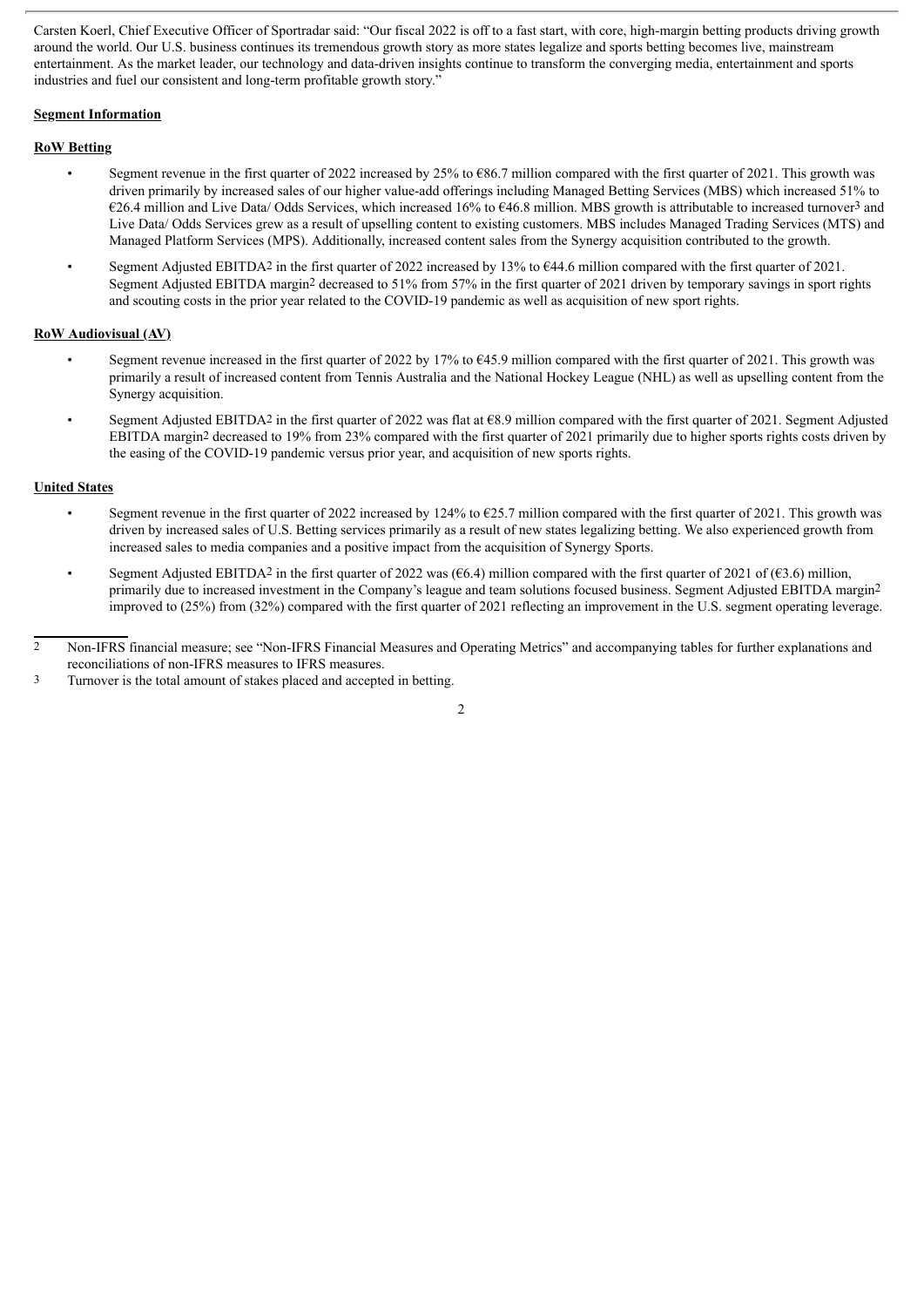#### **Costs and Expenses**

- Personnel expenses in the first quarter of 2022 increased by €13.7 million to €52.3 million compared with the first quarter of 2021 primarily resulting from additional hires in the Company's product and technology organizations across high and low-cost locations. Employee headcount increased by 620 to 3,075 full time employees at the end of the first quarter of 2022 compared with the first quarter of 2021.
- Other Operating expenses in the first quarter of 2022 increased by  $\epsilon$ 5.0 million to  $\epsilon$ 19.5 million compared with the first quarter of 2021 mainly driven by higher costs associated with being a public company, and the reversal of temporary COVID-19 related cost savings versus the prior year.
- Total Sport rights costs in the first quarter of 2022 increased by €13.1 million to €54.0 million compared with the first quarter of 2021, primarily resulting from new rights for 2022 for ICC, UEFA, ATP and a normalized schedule in sports such as NBA, NHL and MLB, as COVID-19 pandemic restrictions eased.

#### **Recent Business Highlights**

- In April 2022, Sportradar acquired Vaix, a pioneer in developing AI solutions for the iGaming Industry. Vaix's innovative AI technology allows betting and gaming operators to gain a personalized view of their customers, which provides a more targeted, player-friendly experience. Sportradar has partnered with Vaix previously and incorporated its technology into its Managed Trading Services (MTS) offering. Sportradar's MTS solution is a sophisticated trading, risk, live odds and liability management offering that helps betting operators boost margins and profits, while increasing efficiency and managing risk.
- Sportradar was awarded a supplier registration for online/mobile wagering in Ontario. With this registration for online/mobile wagering from the Alcohol and Gaming Commission of Ontario, Sportradar now holds over 36 licenses in North America across states, territories, tribes, and Canada. Additionally, Sportradar Integrity Services and the Canadian Hockey League announced a multi-year education and bet monitoring services agreement. This new relationship increases Sportradar Integrity Services' portfolio of ice hockey partners to nine different leagues and federations around the world and strengthens its leadership position across North American sports leagues.
- The Company continued to strengthen its U.S. leadership by appointing former Fiserv executive Michael Gandolfo as Group Head, Regional Sales. Gandolfo led the Fiserv's Large Financial Institution Sales and Service Team, responsible for over 300 top financial institutional clients.
- Norwegian state gaming operator, Norsk Tipping, will deploy Sportradar's internet-based Self-Service Betting Terminal (iSSBT) into 245 retail outlets across Norway to support the gaming operator's growth. iSSBT is deployed in over 500 retail outlets, enabling Norsk Tipping to establish a mobile-first and online digital strategy, along with a retail presence.
- Sportradar continued to advance its mission to detect, investigate and prevent betting-related match-fixing, doping and other threats to the integrity of sport by announcing a multi-year integrity partnership with NASCAR, an expansion of a previous agreement to provide bet monitoring and reporting with its Universal Fraud Detection System (UFDS), launching a Sportradar Integrity Exchange, a network that enables bookmakers to report suspicious betting activity and extended its work with the Austrian Federal Criminal Police on anti-doping.
- The Company also announced that it will act as an advisor to Bowl Season on the sports betting space in a responsible manner, with a focus on educating the organization's membership on the rapidly evolving world of sports betting, as well as the opportunity to expand the scope to include Sportradar's Integrity Services.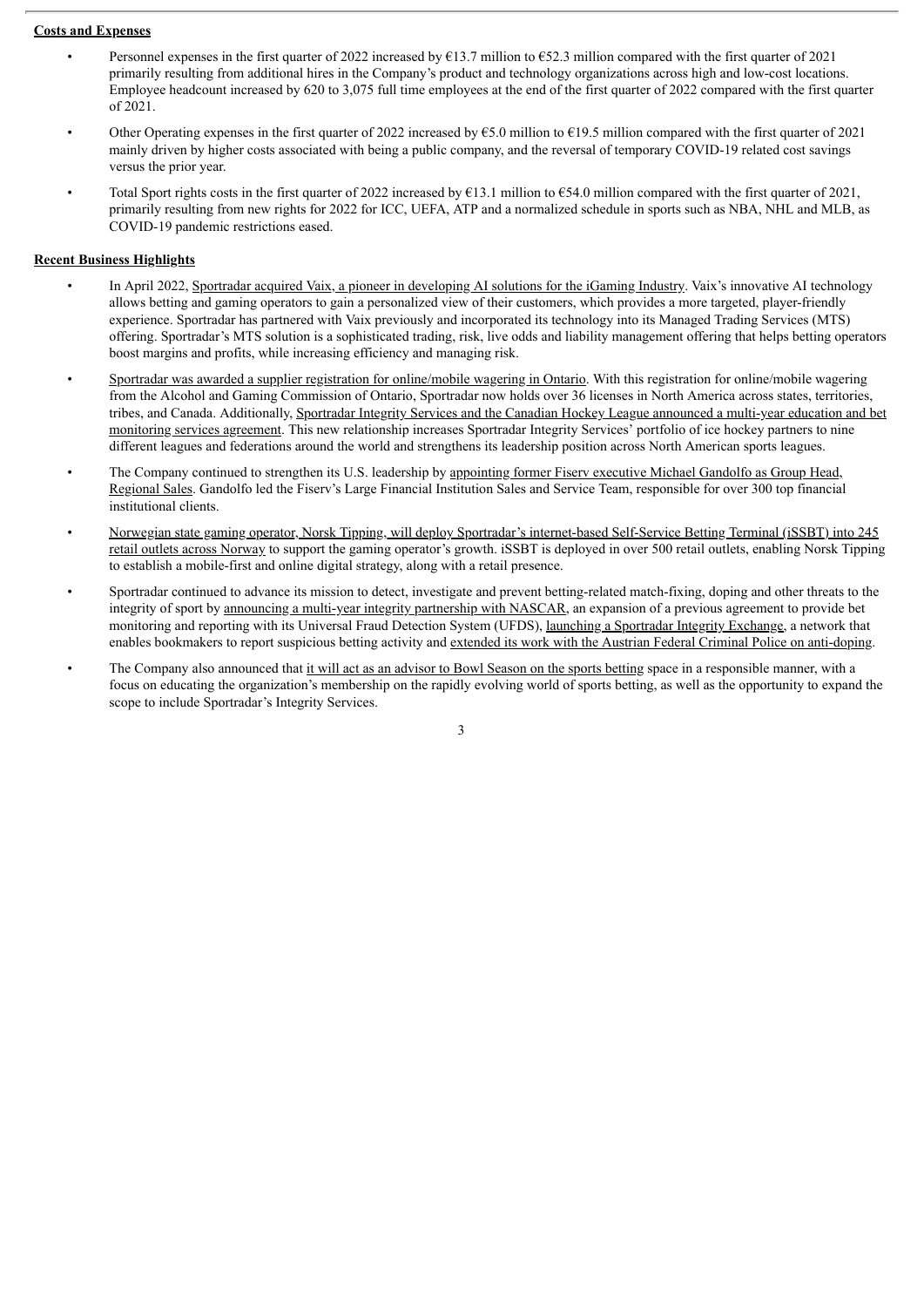#### **Annual Financial Outlook**

Sportradar is reiterating its outlook for fiscal 2022 provided on March 30, 2022 as follows:

- Revenue is expected to be in the range of  $\epsilon$ 665.0 million to  $\epsilon$ 700.0 million (\$738.2 million to \$777.0 million)<sup>1</sup>, representing growth of 18% to 25% over fiscal 2021.
- Adjusted EBITDA2 is expected to be in the range of  $\epsilon$ 123.0 million to  $\epsilon$ 133.0 million (\$136.5 million to \$147.6 million)<sup>1</sup>, representing growth of 21% to 30% over fiscal 2021.
- Adjusted EBITDA margin<sup>2</sup> is expected to be in the range of 18.5% to 19.0%, an improvement over the prior year.

# **Conference Call and Webcast Information**

Sportradar will host a conference call to discuss the first quarter 2022 financial results today, May 18, 2022 at 8:00 a.m. Eastern Time ("ET"). Those wishing to participate via webcast should access the earnings call through Sportradar's Investor Relations website. An archived webcast with the accompanying slides will be available at the Company's investor relations website for one year after the conclusion of the live event. Those wishing to participate via telephone may dial in at 1-855-725-1617 (USA) or +1-509-960-9043 (International), passcode 4366155. A replay of the earnings call will be available through May 25, 2022, by dialing 1-855-859-2056 (USA) or +1-404-537-3406 (International), passcode 4366155.

## **About Sportradar**

Sportradar is the leading global sports technology company creating immersive experiences for sports fans and bettors. Established in 2001, the company is well-positioned at the intersection of the sports, media and betting industries, providing sports federations, news media, consumer platforms and sports betting operators with a range of solutions to help grow their business. Sportradar employs more than 3,000 full time employees across 20 countries around the world. It is our commitment to excellent service, quality and reliability that makes us the trusted partner of more than 1,700 customers in over 120 countries and an official partner of the NBA, NHL, MLB, NASCAR, UEFA, FIFA, ICC and ITF. We cover more than 890,000 events annually across 92 sports. With deep industry relationships, Sportradar is not just redefining the sports fan experience; it also safeguards the sports themselves through its Integrity Services division and advocacy for an integrity-driven environment for all involved.

#### **CONTACT**

**Investor Relations:** Rima Hyder investor.relations@sportradar.com

**Media:** Sandra Lee comms@sportradar.com

<sup>2</sup> Non-IFRS financial measure; see "Non-IFRS Financial Measures and Operating Metrics" and accompanying tables for further explanations and reconciliations of non-IFRS measures to IFRS measures.



<sup>&</sup>lt;sup>1</sup> For the convenience of the reader, we have translated Euros amounts in the tables below at the noon buying rate of the Federal Reserve Bank of New York on March 31, 2022, which was  $\text{\e}1.00$  to \$1.11.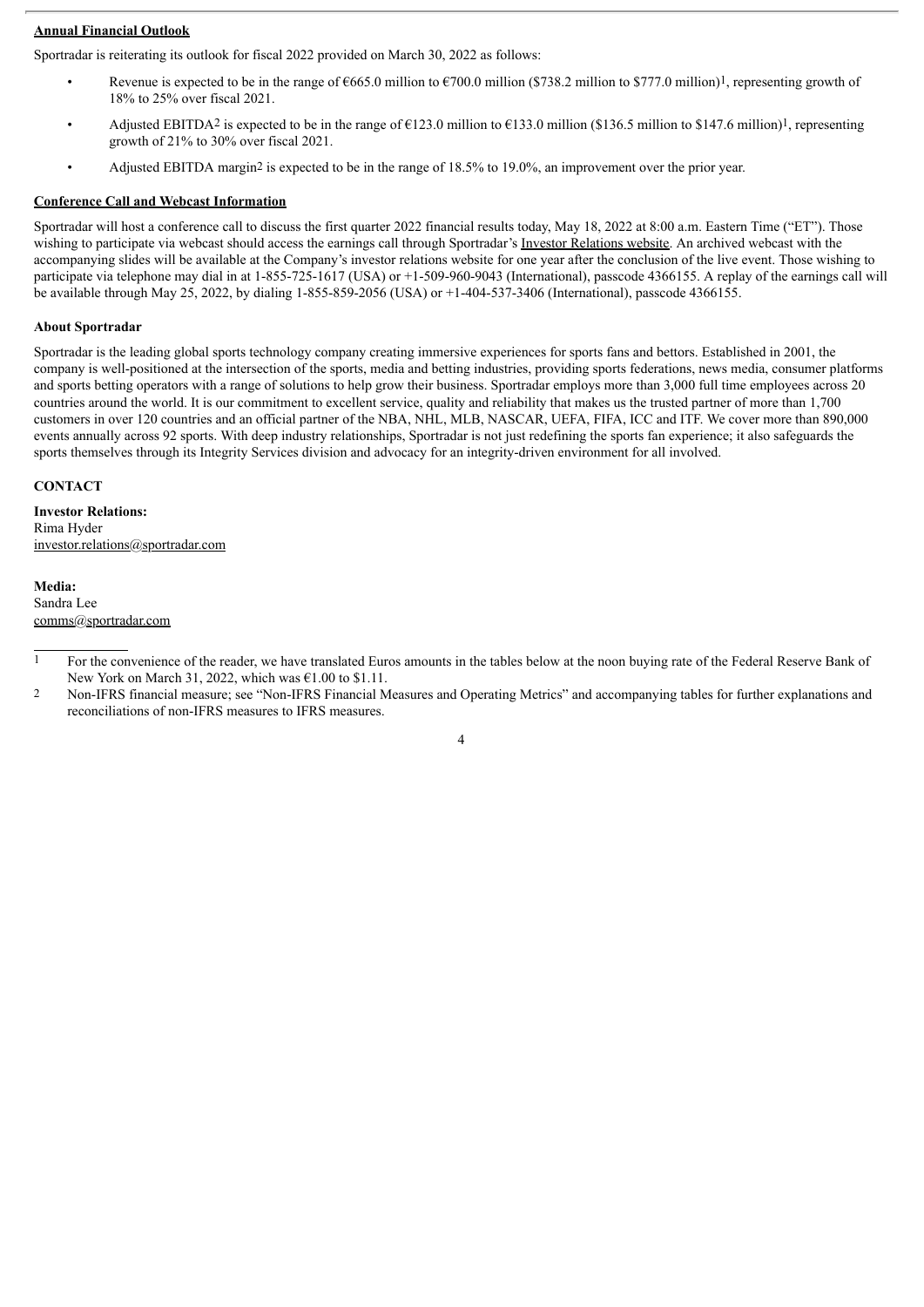#### **Non-IFRS Financial Measures and Operating Metrics**

We have provided in this press release financial information that has not been prepared in accordance with IFRS, including Adjusted EBITDA, Adjusted EBITDA margin, Adjusted Free Cash Flow and Cash Flow Conversion (together, the "Non-IFRS financial measures"), as well as operating metrics, including Dollar-Based Net Retention Rate. We use these non-IFRS financial measures internally in analyzing our financial results and believe they are useful to investors, as a supplement to IFRS measures, in evaluating our ongoing operational performance. We believe that the use of these non-IFRS financial measures provides an additional tool for investors to use in evaluating ongoing operating results and trends and in comparing our financial results with other companies in our industry, many of which present similar non-IFRS financial measures to investors.

Non-IFRS financial measures should not be considered in isolation from, or as a substitute for, financial information prepared in accordance with IFRS. Investors are encouraged to review the reconciliation of these non-IFRS financial measures to their most directly comparable IFRS financial measures provided in the financial statement tables included below in this press release.

• *"Adjusted EBITDA"* represents profit (loss) for the period adjusted for share based compensation, depreciation and amortization (excluding amortization of sports rights), impairment of intangible assets, other financial assets and equity-accounted investee, loss from loss of control of subsidiary, non-routine litigation costs, foreign currency (gains) losses, finance income and finance costs, and income tax (expense) benefit and certain other non-recurring items, as described in the reconciliation below.

License fees relating to sport rights are a key component of how we generate revenue and one of our main operating expenses. Such license fees are presented either under purchased services and licenses or under depreciation and amortization, depending on the accounting treatment of each relevant license. Only licenses that meet the recognition criteria of IAS 38 are capitalized. The primary distinction for whether a license is capitalized or not capitalized is the contracted length of the applicable license. Therefore, the type of license we enter into can have a significant impact on our results of operations depending on whether we are able to capitalize the relevant license. Our presentation of Adjusted EBITDA removes this difference in classification by decreasing our EBITDA by our amortization of sports rights. As such, our presentation of Adjusted EBITDA reflects the full costs of our sports rights licenses. Management believes that, by deducting the full amount of amortization of sport rights in its calculation of Adjusted EBITDA, the result is a financial metric that is both more meaningful and comparable for management and our investors while also being more indicative of our ongoing operating performance.

We present Adjusted EBITDA because management believes that some items excluded are non-recurring in nature and this information is relevant in evaluating the results of the respective segments relative to other entities that operate in the same industry. Management believes Adjusted EBITDA is useful to investors for evaluating Sportradar's operating performance against competitors, which commonly disclose similar performance measures. However, Sportradar's calculation of Adjusted EBITDA may not be comparable to other similarly titled performance measures of other companies. Adjusted EBITDA is not intended to be a substitute for any IFRS financial measure.

Items excluded from Adjusted EBITDA include significant components in understanding and assessing financial performance. Adjusted EBITDA has limitations as an analytical tool and should not be considered in isolation, or as an alternative to, or a substitute for, profit for the period, revenue or other financial statement data presented in our consolidated financial statements as indicators of financial performance. We compensate for these limitations by relying primarily on our IFRS results and using Adjusted EBITDA only as a supplemental measure.

• *"Adjusted EBITDA margin"* is the ratio of Adjusted EBITDA to revenue.

• *"Adjusted Free Cash Flow"* represents net cash from operating activities adjusted for payments for lease liabilities, acquisition of property and equipment, acquisition of intangible assets (excluding certain intangible assets required to further support an acquired business) and foreign currency gains (losses) on our cash equivalents. We consider Adjusted Free Cash Flow to be a liquidity measure that provides useful information to management and investors about the amount of cash generated by the business after the purchase of property and equipment, of intangible assets and payment of lease liabilities, which can then be used to, among other things, to invest in our business and make strategic acquisitions. A limitation of the utility of Adjusted Free Cash Flow as a measure of liquidity is that it does not represent the total increase or decrease in our cash balance for the year.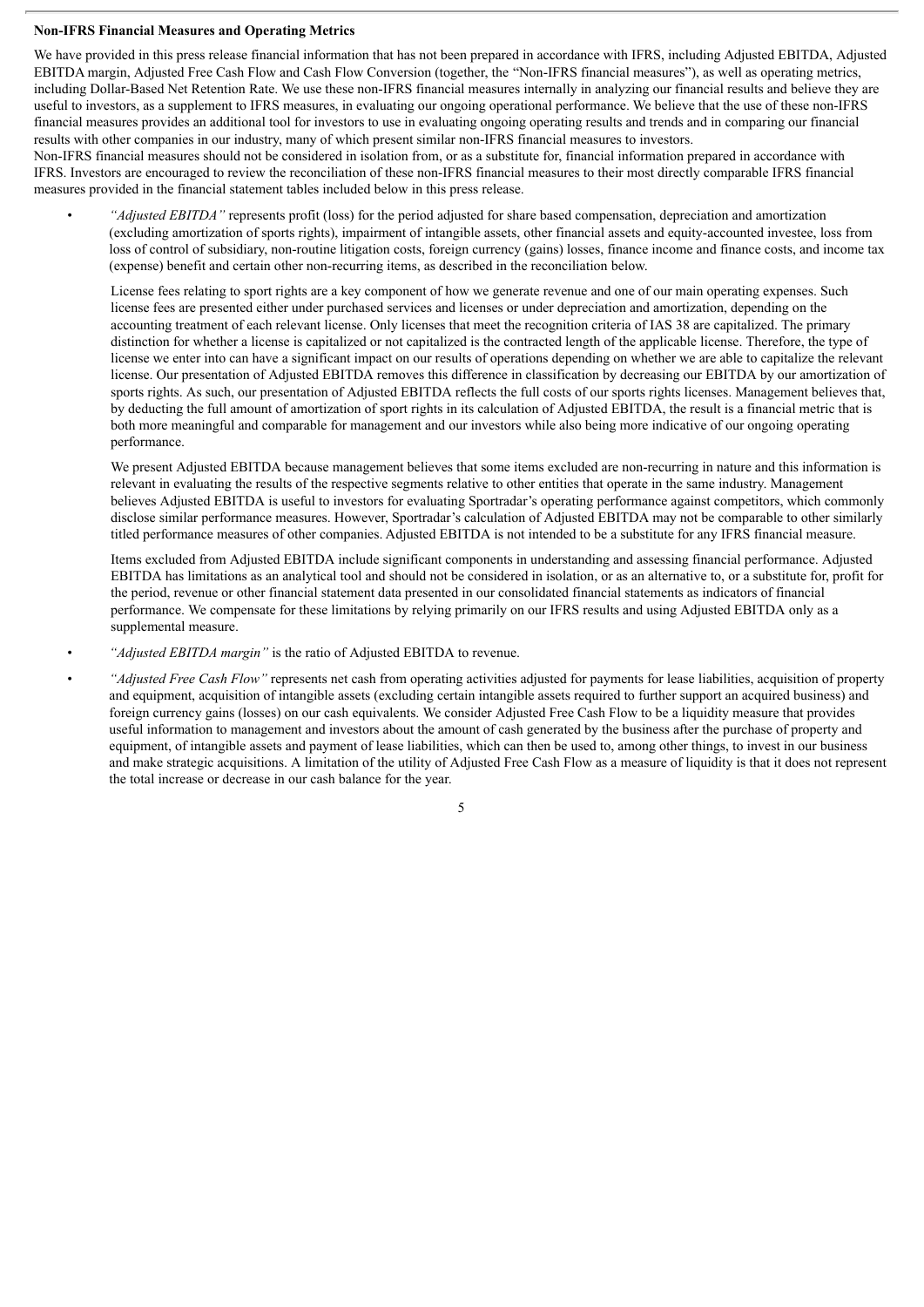• *"Cash Flow Conversion"* is the ratio of Adjusted Free Cash Flow to Adjusted EBITDA.

In addition, we define the following operating metric as follows:

• *"Net Retention Rate"* is calculated for a given period by starting with the reported Trailing Twelve Month revenue, which includes both subscription-based and revenue sharing revenue, from our top 200 customers as of twelve months prior to such period end, or prior period revenue. We then calculate the reported trailing twelve-month revenue from the same customer cohort as of the current period end, or current period revenue. Current period revenue includes any upsells and is net of contraction and attrition over the trailing twelve months but excludes revenue from new customers in the current period. We then divide the total current period revenue by the total prior period revenue to arrive at our Net Retention Rate. We have referred to this calculation as "Dollar-Based Net Retention Rate" in prior press releases, which is the same calculation we are now using for "Net Retention Rate" in this press release.

The Company is unable to provide a reconciliation of Adjusted EBITDA to profit (loss) for the period, its most directly comparable IFRS financial measure, on a forward- looking basis without unreasonable effort because items that impact this IFRS financial measure are not within the Company's control and/or cannot be reasonably predicted. These items may include but are not limited to foreign exchange gains and losses. Such information may have a significant, and potentially unpredictable, impact on the Company's future financial results.

#### **Safe Harbor for Forward-Looking Statements**

Certain statements in this press release may constitute "forward-looking" statements and information within the meaning of Section 27A of the Securities Act of 1933, Section 21E of the Securities Exchange Act of 1934, and the safe harbor provisions of the U.S. Private Securities Litigation Reform Act of 1995 that relate to our current expectations and views of future events, including, without limitation, statements regarding future financial or operating performance, planned activities and objectives, anticipated growth resulting therefrom, market opportunities, strategies and other expectations, and expected performance for the full year 2022. In some cases, these forward-looking statements can be identified by words or phrases such as "may," "might," "will," "could," "would," "should," "expect," "plan," "anticipate," "intend," "seek," "believe," "estimate," "predict," "potential," "projects", "continue," "contemplate," "possible" or similar words. These forward-looking statements are subject to risks, uncertainties and assumptions, some of which are beyond our control. In addition, these forward-looking statements reflect our current views with respect to future events and are not a guarantee of future performance. Actual outcomes may differ materially from the information contained in the forward-looking statements as a result of a number of factors, including, without limitation, the following: economy downturns and political and market conditions beyond our control; the global COVID-19 pandemic and its adverse effects on our business; dependence on our strategic relationships with our sports league partners; effect of social responsibility concerns and public opinion on responsible gaming requirements on our reputation; potential adverse changes in public and consumer tastes and preferences and industry trends; potential changes in competitive landscape, including new market entrants or disintermediation; potential inability to anticipate and adopt new technology; potential errors, failures or bugs in our products; inability to protect our systems and data from continually evolving cybersecurity risks, security breaches or other technological risks; potential interruptions and failures in our systems or infrastructure; our ability to comply with governmental laws, rules, regulations, and other legal obligations, related to data privacy, protection and security; ability to comply with the variety of unsettled and developing U.S. and foreign laws on sports betting; dependence on jurisdictions with uncertain regulatory frameworks for our revenue; changes in the legal and regulatory status of real money gambling and betting legislation for our customers; our inability to maintain or obtain regulatory compliance in the jurisdictions in which we conduct our business; our ability to obtain, maintain, protect, enforce and defend our intellectual property rights; our ability to obtain and maintain sufficient data rights from major sports leagues, including exclusive rights; any material weaknesses identified in our internal control over financial reporting; inability to secure additional financing in a timely manner, or at all, to meet our long-term future capital needs; risks related to future acquisitions; and other risk factors set forth in the section titled "Risk Factors" in our Annual Report on Form 20-F for the fiscal year ended December 31, 2021, and other documents filed with or furnished to the SEC, accessible on the SEC's website at www.sec.gov and on our website at https://investors.sportradar.com. These statements reflect management's current expectations regarding future events and operating performance and speak only as of the date of this press release. You should not put undue reliance on any forward-looking statements. Although we believe that the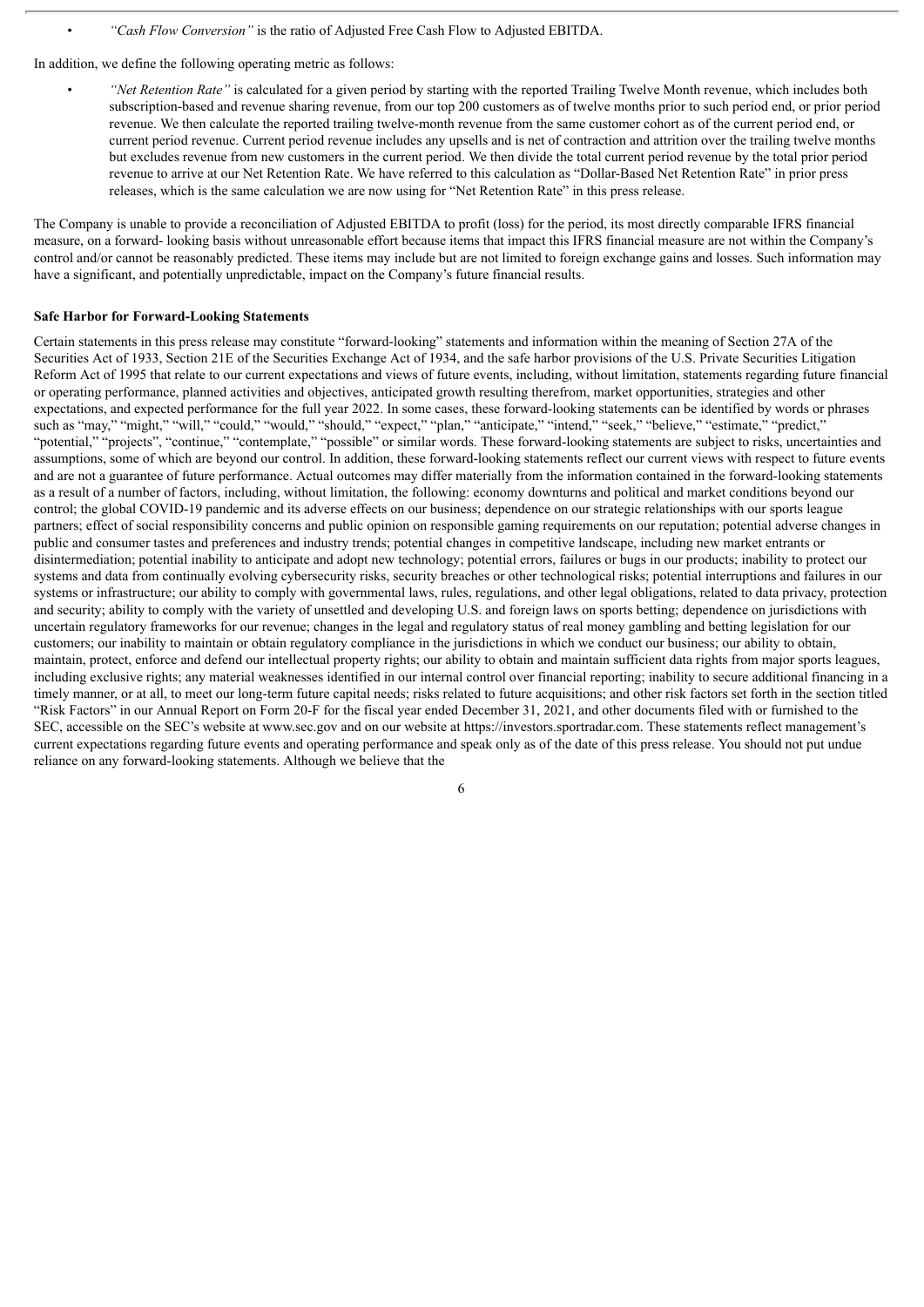expectations reflected in the forward-looking statements are reasonable, we cannot guarantee that future results, levels of activity, performance and events and circumstances reflected in the forward-looking statements will be achieved or will occur. Except as required by law, we undertake no obligation to update or revise publicly any forward-looking statements, whether as a result of new information, future events or otherwise, after the date on which the statements are made or to reflect the occurrence of unanticipated events.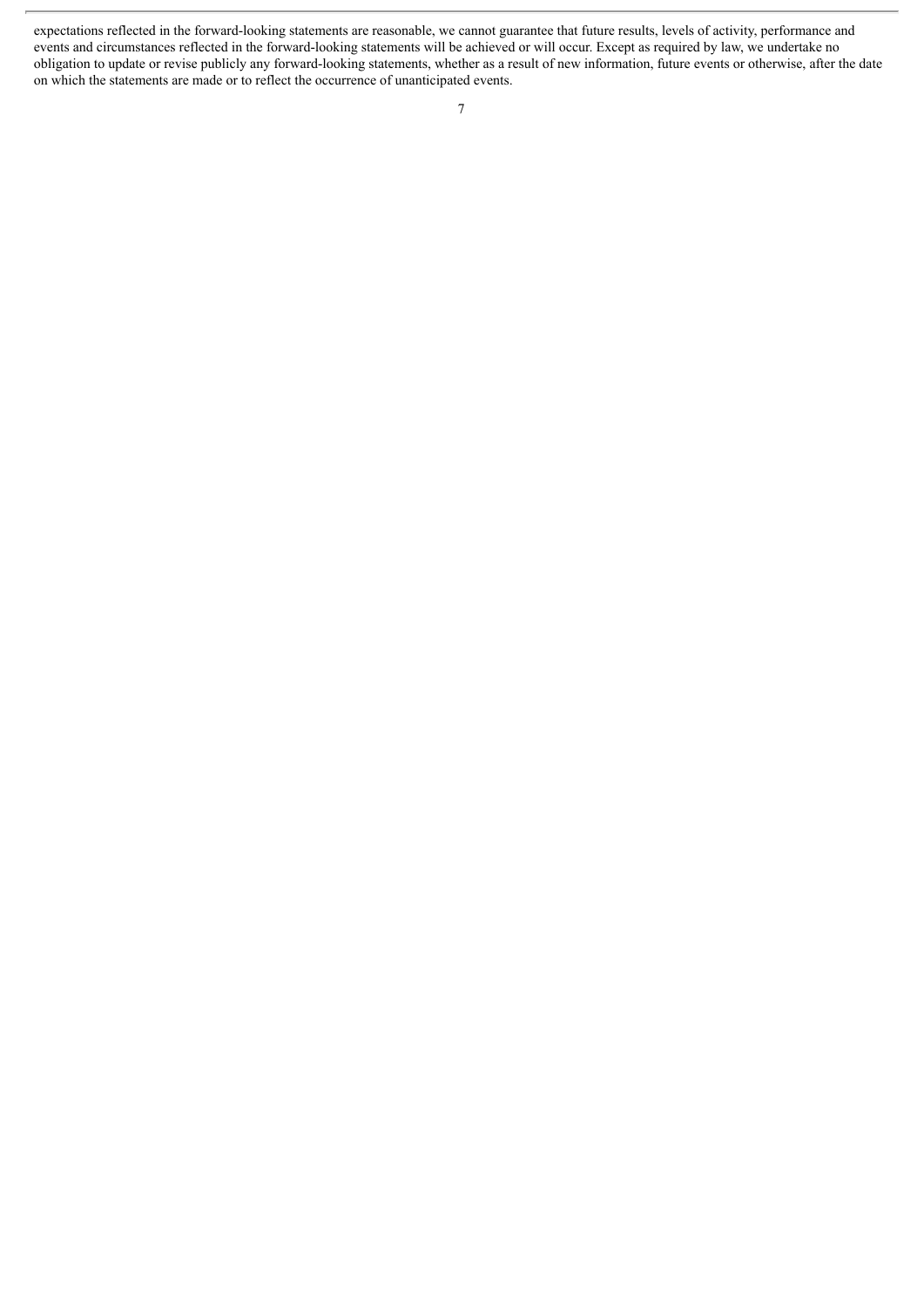# **SPORTRADAR GROUP AG**

# **INTERIM CONDENSED CONSOLIDATED STATEMENTS OF PROFIT OR LOSS AND OTHER COMPREHENSIVE INCOME**

(Expressed in thousands of Euros – except for per share data)

|                                                                                         | Three Months Ended March 31,<br>2022<br>2021 |           |
|-----------------------------------------------------------------------------------------|----------------------------------------------|-----------|
| Revenue                                                                                 | 128,471                                      | 167,876   |
| Purchased services and licenses (excluding depreciation and amortization)               | (23,949)                                     | (36, 836) |
| Internally-developed software cost capitalized                                          | 2,551                                        | 4,008     |
| Personnel expenses                                                                      | (38,602)                                     | (52, 254) |
| Other operating expenses                                                                | (14, 504)                                    | (19, 507) |
| Depreciation and amortization                                                           | (36,204)                                     | (52, 470) |
| Impairment (loss) gain on trade receivables, contract assets and other financial assets | 185                                          | (1,012)   |
| Share of loss of equity-accounted investees                                             | (674)                                        | (101)     |
| Foreign currency gains (losses), net                                                    | (6,752)                                      | 10,419    |
| Finance income                                                                          | 1,709                                        | 86        |
| <b>Finance costs</b>                                                                    | (7,701)                                      | (8,922)   |
| Net income before tax                                                                   | 4,530                                        | 11,287    |
| Income tax expense                                                                      | (2,181)                                      | (3,079)   |
| Profit for the period                                                                   | 2,349                                        | 8,208     |
| <b>Other Comprehensive Income</b>                                                       |                                              |           |
| Items that will not be reclassified subsequently to profit or loss                      |                                              |           |
| Remeasurement of defined benefit liability                                              | 18                                           | 18        |
| Related deferred tax expense                                                            | (3)                                          | (3)       |
|                                                                                         | 15                                           | 15        |
| Items that may be reclassified subsequently to profit or loss                           |                                              |           |
| Foreign currency translation adjustment attributable to the owners of the company       | (500)                                        | 1,686     |
| Foreign currency translation adjustment attributable to non-controlling interests       | (149)                                        | (51)      |
|                                                                                         | (649)                                        | 1,635     |
| Other comprehensive income for the period, net of tax                                   | (634)                                        | 1,650     |
| Total comprehensive income for the period                                               | 1,715                                        | 9,858     |
| Profit attributable to:                                                                 |                                              |           |
| Owners of the Company                                                                   | 2,209                                        | 8,122     |
| Non-controlling interests                                                               | 140                                          | 86        |
|                                                                                         | 2,349                                        | 8,208     |
| Total comprehensive income (loss) attributable to:                                      |                                              |           |
| Owners of the Company                                                                   | 1,724                                        | 9,823     |
| Non-controlling interests                                                               | (9)                                          | 35        |
|                                                                                         | 1,715                                        | 9,858     |
| Share count                                                                             |                                              | 206,849   |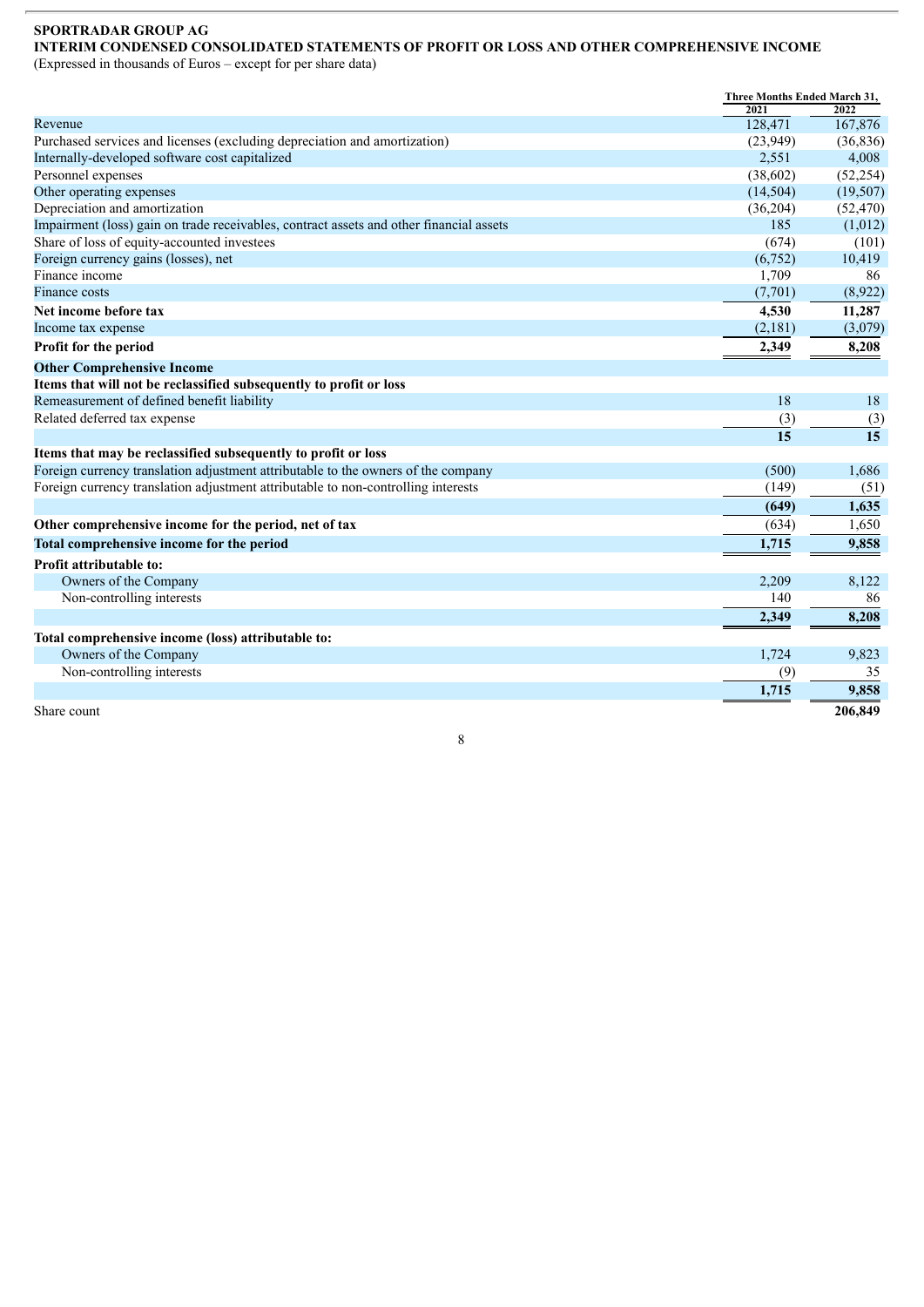#### **SPORTRADAR GROUP AG INTERIM CONDENSED CONSOLIDATED STATEMENTS OF FINANCIAL POSITION**

(Expressed in thousands of Euros)

|                                                     | December 31<br>2021 | March 31,<br>2022 |
|-----------------------------------------------------|---------------------|-------------------|
| <b>Assets</b>                                       |                     |                   |
| <b>Current assets</b>                               |                     |                   |
| Cash and cash equivalents                           | 742,773             | 715,527           |
| Trade receivables                                   | 33,943              | 51,228            |
| Contract assets                                     | 40,617              | 37,587            |
| Other assets and prepayments                        | 31,161              | 31,318            |
| Income tax receivables                              | 1,548               | 979               |
|                                                     | 850,042             | 836,639           |
| <b>Non-current assets</b>                           |                     |                   |
| Property and equipment                              | 35,923              | 35,294            |
| Intangible assets and goodwill                      | 808,472             | 822,068           |
| Equity-accounted investees                          | 8,445               | 8,343             |
| Other financial assets and other non-current assets | 41,331              | 41,604            |
| Deferred tax assets                                 | 26,908              | 26,920            |
|                                                     | 921,079             | 934,229           |
| <b>Total assets</b>                                 | 1,771,121           | 1,770,868         |
| <b>Current liabilities</b>                          |                     |                   |
| Loans and borrowings                                | 6,086               | 6,711             |
| Trade payables                                      | 150,012             | 174,144           |
| Other liabilities                                   | 59,992              | 45,301            |
| Contract liabilities                                | 22,956              | 21,608            |
| Income tax liabilities                              | 14,190              | 17,765            |
|                                                     | 253,236             | 265,529           |
| <b>Non-current liabilities</b>                      |                     |                   |
| Loans and borrowings                                | 429,264             | 428,580           |
| Trade payables                                      | 320,428             | 326,342           |
| Other non-current liabilities                       | 7,081               | 4,588             |
| Deferred tax liabilities                            | 25,478              | 25,065            |
|                                                     | 782,251             | 784,575           |
| <b>Total liabilities</b>                            | 1,035,487           | 1,050,104         |
| Ordinary shares                                     | 27,297              | 27,323            |
| Participation certificates                          |                     |                   |
| Treasury shares                                     | <u>—</u>            | (390)             |
| Additional paid-in capital                          | 606,057             | 576,428           |
| Retained earnings                                   | 89,693              | 99,967            |
| Other reserves                                      | 15,776              | 17,478            |
| <b>Equity attributable to owners of the Company</b> | 738,823             | 720,806           |
| Non-controlling interest                            | (3,189)             | (42)              |
| <b>Total equity</b>                                 | 735,634             | 720,764           |
| <b>Total liabilities and equity</b>                 | 1,771,121           | 1,770,868         |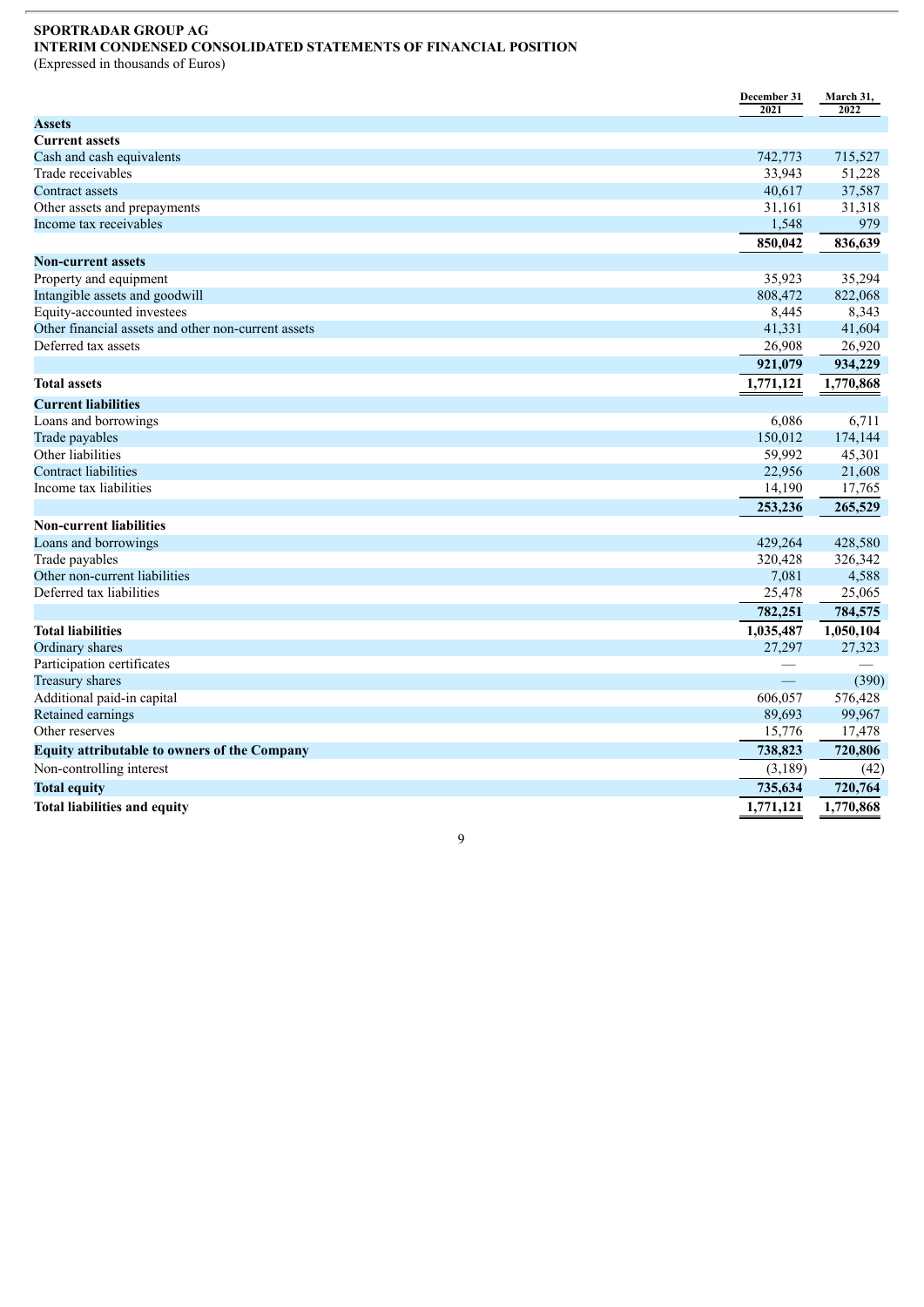#### **SPORTRADAR GROUP AG INTERIM CONDENSED CONSOLIDATED STATEMENTS OF CASH FLOWS**

(Expressed in thousands of Euros)

|                                                                                               | <b>Three Months Ended March 31.</b><br>2021 | 2022      |
|-----------------------------------------------------------------------------------------------|---------------------------------------------|-----------|
| <b>OPERATING ACTIVITIES:</b>                                                                  |                                             |           |
| Profit for the period                                                                         | 2,349                                       | 8,208     |
| Adjustments to reconcile profit for the year to net cash provided by operating activities:    |                                             |           |
| Income tax expense                                                                            | 2,181                                       | 3,079     |
| Interest income                                                                               | (1,709)                                     | (86)      |
| Interest expense                                                                              | 7,694                                       | 8,859     |
| Impairment losses on financial assets                                                         | 260                                         | 28        |
| Other financial expenses                                                                      | 8                                           | 63        |
| Foreign currency (losses) gains, net                                                          | 6,752                                       | (10, 419) |
| Amortization of intangible assets                                                             | 33,910                                      | 49,707    |
| Depreciation of property and equipment                                                        | 2,294                                       | 2,763     |
| Equity-settled share-based payments                                                           | 3,866                                       | 3,911     |
| Other                                                                                         | 450                                         | (883)     |
| Cash flow from operating activities before working capital changes, interest and income taxes | 58,055                                      | 65,230    |
| Increase in trade receivables, contract assets, other assets and prepayments                  | (1,109)                                     | (15, 331) |
| Increase in trade and other payables, contract and other liabilities                          | (11, 284)                                   | (3,530)   |
| <b>Changes in working capital</b>                                                             | (12, 393)                                   | (18, 861) |
| Interest paid                                                                                 | (2,765)                                     | (4, 855)  |
| Interest received                                                                             |                                             | 62        |
| Income taxes received (paid)                                                                  | (178)                                       | 152       |
| Net cash from operating activities                                                            | 42,719                                      | 41,728    |
| <b>INVESTING ACTIVITIES:</b>                                                                  |                                             |           |
| Acquisition of intangible assets                                                              | (33,767)                                    | (34,255)  |
| Acquisition of property and equipment                                                         | (541)                                       | (1,389)   |
| Acquisition of subsidiaries, net of cash acquired                                             | (11, 411)                                   | (11,604)  |
| Issuance of loans receivable                                                                  | (1,300)                                     |           |
| Collection of deposits                                                                        | 40                                          | 45        |
| Payment of deposits                                                                           |                                             | (57)      |
| Net cash used in investing activities                                                         | (46,979)                                    | (47,260)  |
| <b>FINANCING ACTIVITIES:</b>                                                                  |                                             |           |
| Payment of lease liabilities                                                                  | (1,955)                                     | (1, 444)  |
| Acquisition of non-controlling interests                                                      |                                             | (28, 246) |
| Principal payments on bank debt                                                               | $\overline{\phantom{0}}$                    | (135)     |
| Purchase of treasury shares                                                                   |                                             | (390)     |
| Proceeds from issuance of MPP share awards                                                    | 1,650                                       |           |
| Change in bank overdrafts                                                                     | (69)                                        | (13)      |
| Proceeds from issue of participation certificates                                             | 1,000                                       |           |
| Net cash (used in) from financing activities                                                  | 626                                         | (30, 228) |
| Net increase in cash                                                                          | (3,634)                                     | (35,760)  |
| Cash and cash equivalents as of January 1                                                     | 385,542                                     | 742,773   |
| Effects of movements in exchange rates                                                        | (702)                                       | 8,514     |
| Cash and cash equivalents as of March 31                                                      | 381,206                                     | 715,527   |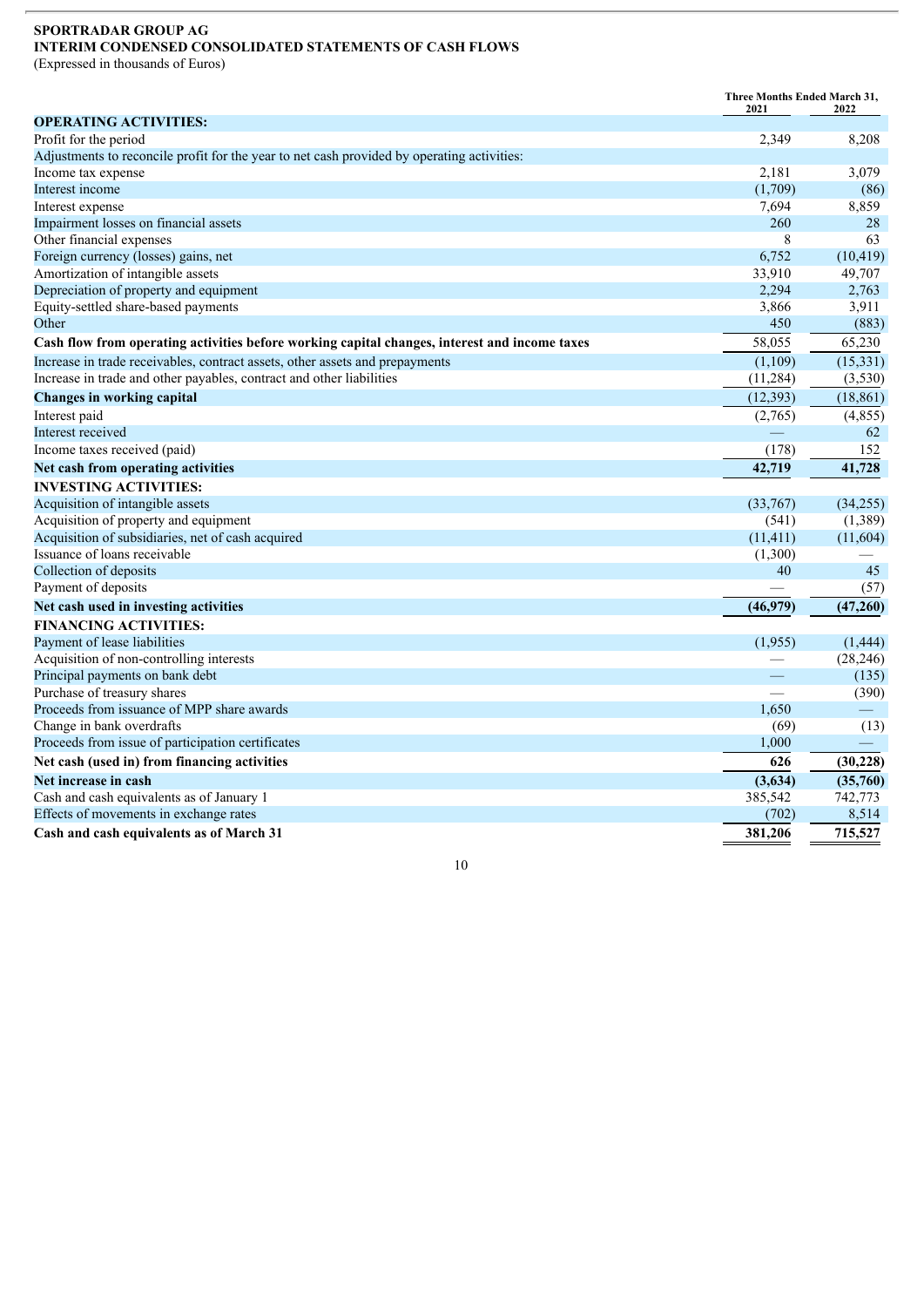The tables below show the information related to each reportable segment for the three-month periods ended March 31, 2021 and 2022.

|                                      | Three Months Ended March 31, 2021 |                                    |                         |                                 |                       |          |
|--------------------------------------|-----------------------------------|------------------------------------|-------------------------|---------------------------------|-----------------------|----------|
| in $\epsilon$ 000                    | RoW<br><b>Betting</b>             | <b>RoW</b><br><b>Betting</b><br>AV | United<br><b>States</b> | Total<br>reportable<br>segments | All other<br>segments | Total    |
| Segment revenue                      | 69,338                            | 39,286                             | 11,435                  | 120,059                         | 8,412                 | 128,471  |
| Segment Adjusted EBITDA              | 39,604                            | 8,972                              | (3,618)                 | 44,958                          | (908)                 | 44,050   |
| Unallocated corporate expenses $(1)$ |                                   |                                    |                         |                                 |                       | (15,880) |
| <b>Adjusted EBITDA</b>               |                                   |                                    |                         |                                 |                       | 28,170   |
| <b>Adjusted EBITDA margin</b>        | 57%                               | 23%                                | (32%)                   | 37%                             | $(11\%)$              | 22%      |
|                                      | Three Months Ended March 31, 2022 |                                    |                         |                                 |                       |          |
| in $\epsilon$ 000                    | RoW<br><b>Betting</b>             | RoW<br><b>Betting</b><br>AV        | United<br><b>States</b> | Total<br>reportable<br>segments | All other<br>segments | Total    |
| Segment revenue                      | 86,737                            | 45,923                             | 25,667                  | 158,327                         | 9,549                 | 167,876  |
| Segment Adjusted EBITDA              | 44,617                            | 8,934                              | (6,422)                 | 47,129                          | (3,714)               | 43,415   |
| Unallocated corporate expenses(1)    |                                   |                                    |                         |                                 |                       | (16,714) |
| <b>Adjusted EBITDA</b>               |                                   |                                    |                         |                                 |                       | 26,701   |
| <b>Adjusted EBITDA margin</b>        |                                   | 51%                                | 19%<br>(25%)            | 30%                             | (39%)                 | 16%      |

(1) Unallocated corporate expenses primarily consist of salaries and wages for management, legal, human resources, finance, office, technology and other costs not allocated to the segments. The year over year change in these expenses is primarily a result of the absence of temporary COVID-19 related cost savings versus the prior year, costs associated with the Company's initial public offering and being a public company, as well as M&A costs.